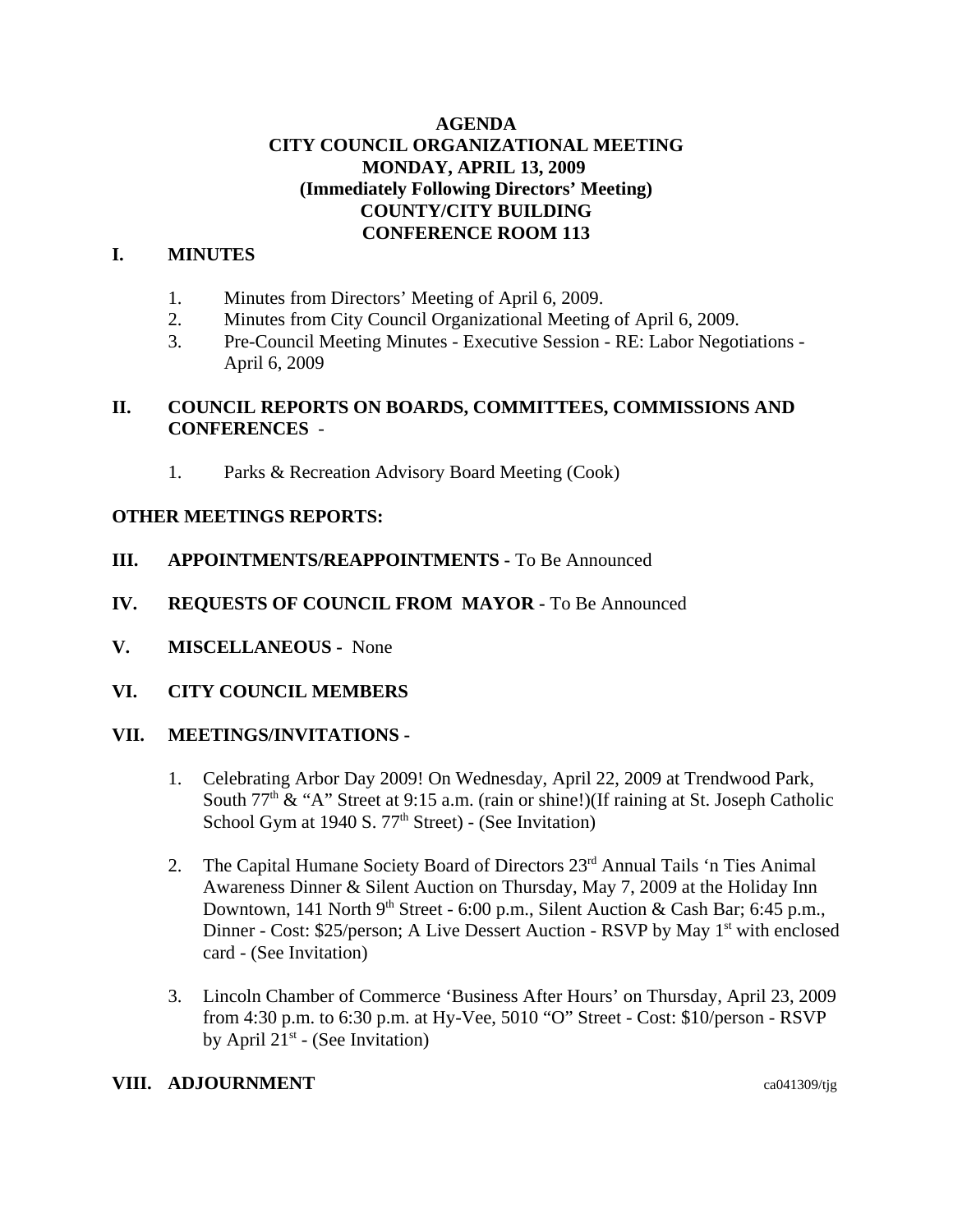## **MINUTES CITY COUNCIL ORGANIZATIONAL MEETING MONDAY, APRIL 13, 2009**

- **Present:** Robin Eschliman, Chair Doug Emery, Vice Chair Ken Svoboda Dan Marvin
- **Absent:** Jon Camp Jonathan Cook John Spatz

# **Others Present:** Rick Hoppe, Aide to the Mayor Chad Blahak, Stimulus Coordinator

Chair Eschliman called the meeting to order at 12:10 p.m. and announced the location of the Open Meetings Act.

# **I. MINUTES**

- 1. Minutes from Directors' Meeting of April 6, 2009.
- 2. Minutes from City Council Organizational Meeting of April 6, 2009.
- 3. Pre-Council Meeting Minutes Executive Session: RE:Labor Negotiations, April 6, 2009. The above minutes approved by acclamation.

# **II. COUNCIL REPORTS ON BOARDS, COMMITTEES, COMMISSIONS AND CONFERENCES**

**1. Parks & Recreation Advisory Board Meeting Cook** No report.

# **OTHER MEETINGS REPORTS:**

**III. APPOINTMENTS/REAPPOINTMENTS** Hoppe reported no appointments/reappointments at this time.

# **IV. REQUESTS OF COUNCIL FROM MAYOR**

Hoppe reported no requests from the Mayor.

# **V. MISCELLANEOUS**

Hopped stated three City Council pre-councils are to be scheduled and include (1) Comprehensive Plan Amendment, possibly on May  $4<sup>th</sup>$  or  $11<sup>th</sup>$ , (2) Audit Committee Report, also in early May, and (3) Wellness.

Eschliman commented on requesting the Mayor to attend the weekly Directors Meeting.

Hoppe brought up having an orientation/acclamation for new Council members with Svoboda adding the new Council will take office on May 18, 2009.